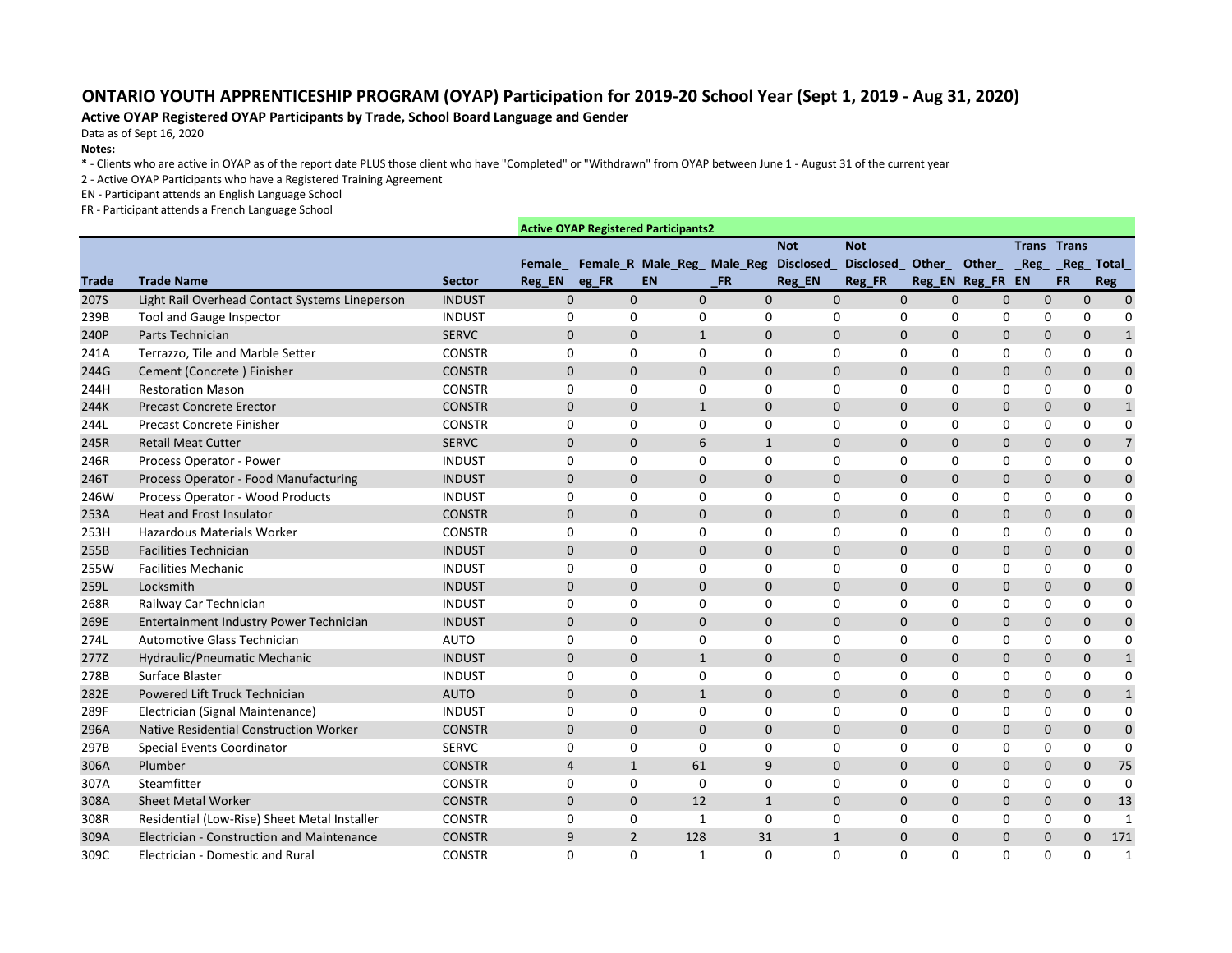|              |                                                     |               |                | <b>Active OYAP Registered Participants2</b> |                  |                |                                     |                |                  |              |                                           |                    |              |                |
|--------------|-----------------------------------------------------|---------------|----------------|---------------------------------------------|------------------|----------------|-------------------------------------|----------------|------------------|--------------|-------------------------------------------|--------------------|--------------|----------------|
|              |                                                     |               |                |                                             |                  |                |                                     | <b>Not</b>     | <b>Not</b>       |              |                                           | <b>Trans Trans</b> |              |                |
|              |                                                     |               |                |                                             |                  |                | Female_ Female_R Male_Reg_ Male_Reg | Disclosed_     |                  |              | Disclosed Other Other __ Reg __ Reg Total |                    |              |                |
| <b>Trade</b> | <b>Trade Name</b>                                   | <b>Sector</b> | Reg_EN         | eg_FR                                       | <b>EN</b>        |                | $\_FR$                              | Reg_EN         | Reg_FR           |              | Reg_EN Reg_FR EN                          |                    | <b>FR</b>    | Reg            |
| 310B         | Auto Body and Collision Damage Repairer             | <b>AUTO</b>   | 1              |                                             | $\mathbf 0$      | 13             |                                     | $\mathbf{1}$   | $\mathbf 0$      | $\mathbf 0$  | $\mathbf 0$<br>$\mathbf 0$                | $\mathbf 0$        | $\mathbf{0}$ | 15             |
| 310D         | <b>Transmission Technician</b>                      | <b>AUTO</b>   | 0              |                                             | 0                | 0              |                                     | 0              | 0                | 0            | 0<br>0                                    | 0                  | 0            | 0              |
| 310E         | Alignment and Brakes Technician                     | <b>AUTO</b>   | $\Omega$       |                                             | $\mathbf 0$      | $\mathbf 0$    |                                     | $\mathbf 0$    | $\Omega$         | $\mathsf{O}$ | 0<br>0                                    | 0                  | $\mathbf 0$  | $\pmb{0}$      |
| 310G         | Motorcycle Technician                               | <b>AUTO</b>   | 0              |                                             | 0                | 2              |                                     | 0              | 0                | 0            | 0<br>0                                    | 0                  | 0            | $\overline{2}$ |
| 310J         | Truck-Trailer Service Technician                    | <b>AUTO</b>   | $\mathbf{0}$   |                                             | 0                | $\overline{2}$ |                                     | 0              | 0                | 0            | 0<br>0                                    | $\mathbf 0$        | $\mathbf 0$  | $\overline{2}$ |
| 310K         | Automotive Electronic Accessory Technician          | <b>AUTO</b>   | 0              |                                             | 0                | 0              |                                     | 0              | $\Omega$         | 0            | 0<br>0                                    | 0                  | 0            | $\Omega$       |
| 310Q         | Auto Body Repairer                                  | <b>AUTO</b>   | $\mathbf{0}$   |                                             | 0                | $\overline{2}$ |                                     | $\mathbf 0$    | 0                | 0            | 0<br>0                                    | $\mathbf 0$        | $\mathbf 0$  | $\overline{2}$ |
| 310S         | Automotive Service Technician                       | <b>AUTO</b>   | 20             |                                             | $\mathbf{1}$     | 386            | 17                                  |                | $\mathbf{1}$     | 0            | 0<br>0                                    | 1                  | 0            | 426            |
| 310T         | <b>Truck and Coach Technician</b>                   | <b>AUTO</b>   | $\overline{2}$ |                                             | $\mathbf{1}$     | 59             |                                     | 5              | 0                | 0            | 0<br>0                                    | 0                  | 0            | 67             |
| 313A         | Refrigeration and Air Conditioning Systems Mechanic | <b>CONSTR</b> | 0              |                                             | 0                | 9              |                                     | 1              | 0                | 0            | 0<br>0                                    | 0                  | 0            | 10             |
| 313D         | Residential Air Conditioning Systems Mechanic       | <b>CONSTR</b> | $\mathbf 0$    |                                             | $\mathbf 0$      | $\mathbf 0$    |                                     | $\mathbf{1}$   | 0                | 0            | 0<br>$\mathbf{0}$                         | 0                  | 0            | $\mathbf{1}$   |
| 332A         | Hairstylist                                         | <b>SERVC</b>  | 98             |                                             | $\overline{2}$   | 9              |                                     | $\mathbf{1}$   | 0                | 0            | 0<br>0                                    | 1                  | 0            | 111            |
| 339A         | Hoisting Engineer - Mobile Crane Operator 1         | <b>CONSTR</b> | $\mathbf 0$    |                                             | $\mathbf 0$      | $\mathbf{1}$   |                                     | $\mathbf 0$    | $\Omega$         | $\mathsf{O}$ | 0<br>0                                    | 0                  | $\pmb{0}$    | $\mathbf{1}$   |
| 339C         | Hoisting Engineer - Mobile Crane Operator 2         | <b>CONSTR</b> | 0              |                                             | 0                | 0              |                                     | 0              | 0                | 0            | 0<br>0                                    | 0                  | 0            | 0              |
| 401A         | <b>Brick and Stone Mason</b>                        | <b>CONSTR</b> | $\mathbf{0}$   |                                             | $\mathbf 0$      | 26             |                                     | $\mathbf{1}$   | 0                | 0            | 0<br>0                                    | $\mathbf 0$        | $\mathbf 0$  | 27             |
| 403A         | <b>General Carpenter</b>                            | <b>CONSTR</b> | 14             |                                             | $\overline{2}$   | 168            |                                     | 4              | $\Omega$         | 0            | 0<br>0                                    | 0                  | 0            | 188            |
| 404C         | Painter and Decorator - Commercial and Residential  | <b>CONSTR</b> | $\mathbf{0}$   |                                             | $\mathbf{0}$     | $\mathbf 0$    |                                     | 0              | 0                | 0            | 0<br>0                                    | $\mathbf 0$        | 0            | $\pmb{0}$      |
| 404D         | Painter and Decorator - Industrial                  | <b>CONSTR</b> | 0              |                                             | 0                | 0              |                                     | 0              | 0                | 0            | 0<br>0                                    | 0                  | 0            | 0              |
| 410K         | <b>Motive Power Machinist</b>                       | <b>AUTO</b>   | $\mathbf{0}$   |                                             | 0                | $\mathbf 0$    |                                     | $\mathbf{1}$   | 0                | $\mathsf{O}$ | 0<br>0                                    | 0                  | $\mathbf 0$  | $\mathbf{1}$   |
| 410N         | <b>Automotive Painter</b>                           | <b>AUTO</b>   | 0              |                                             | 0                | 1              |                                     | 0              | 0                | 0            | 0<br>0                                    | 0                  | 0            | -1             |
| 415A         | Cook                                                | <b>SERVC</b>  | 48             |                                             | $\mathbf{0}$     | 81             |                                     | $\mathbf{1}$   | 0                | 0            | 0<br>$\mathbf{0}$                         | $\mathbf{1}$       | 0            | 131            |
| 415B         | <b>Assistant Cook</b>                               | <b>SERVC</b>  | 0              |                                             | $\mathbf{1}$     | 0              |                                     | 0              | 0                | 0            | 0<br>0                                    | 0                  | 0            | $\mathbf{1}$   |
| 415D         | <b>Institutional Cook</b>                           | <b>SERVC</b>  | $\mathbf 0$    |                                             | $\mathbf 0$      | $\mathbf 0$    |                                     | $\mathbf 0$    | $\Omega$         | $\mathsf{O}$ | 0<br>0                                    | 0                  | $\mathbf 0$  | $\mathbf 0$    |
| 416E         | Electronic Service Technician                       | <b>SERVC</b>  | 0              |                                             | 0                | 0              |                                     | 0              | 0                | 0            | 0<br>0                                    | 0                  | 0            | 0              |
| 420B         | Ironworker - Generalist                             | <b>CONSTR</b> | $\mathbf{0}$   |                                             | 0                | $\mathbf 0$    |                                     | $\pmb{0}$      | 0                | 0            | 0<br>0                                    | 0                  | $\mathbf 0$  | $\mathbf 0$    |
| 421A         | Heavy Duty Equipment Technician                     | <b>AUTO</b>   | 1              |                                             | 0                | 19             | 10                                  |                | $\Omega$         | 0            | 0<br>0                                    | 0                  | 0            | 30             |
| 421C         | <b>Turf Equipment Technician</b>                    | <b>AUTO</b>   | 0              |                                             | $\mathbf{0}$     | $\mathbf 0$    |                                     | $\mathbf{0}$   | $\Omega$         | $\mathbf{0}$ | 0<br>$\mathbf 0$                          | 0                  | $\mathbf{0}$ | $\pmb{0}$      |
| 423A         | <b>Baker</b>                                        | <b>SERVC</b>  | 10             |                                             | 0                | 6              |                                     | 0              | 0                | 0            | 0<br>0                                    | 0                  | 0            | 16             |
| 423C         | Baker-Patissier                                     | <b>SERVC</b>  | 6              |                                             | $\mathbf 0$      | $\mathbf{1}$   |                                     | $\mathbf 0$    | $\boldsymbol{0}$ | 0            | 0<br>0                                    | 0                  | $\mathbf 0$  | $\overline{7}$ |
| 424A         | Architectural Glass and Metal Technician            | <b>CONSTR</b> | 0              |                                             | 0                | 0              |                                     | 0              | 0                | 0            | 0<br>0                                    | 0                  | 0            | 0              |
| 425A         | Agricultural Equipment Technician                   | <b>AUTO</b>   | $\mathbf 0$    |                                             | $\boldsymbol{0}$ | 6              |                                     | $2^{\circ}$    | $\boldsymbol{0}$ | $\mathbf{0}$ | 0<br>0                                    | $\mathbf 0$        | $\mathbf 0$  | $8\phantom{1}$ |
| 426A         | <b>Construction Millwright</b>                      | <b>CONSTR</b> | 0              |                                             | 0                | 0              |                                     | 0              | 0                | 0            | 0<br>0                                    | 0                  | 0            | $\mathbf{0}$   |
| 427A         | Sprinkler and Fire Protection Installer             | <b>CONSTR</b> | $\mathbf 0$    |                                             | $\mathbf 0$      | $\mathbf 0$    |                                     | $\mathbf{0}$   | $\mathbf 0$      | $\mathbf{0}$ | 0<br>0                                    | $\mathbf 0$        | $\mathbf 0$  | $\mathbf 0$    |
| 428A         | <b>Construction Boilermaker</b>                     | <b>CONSTR</b> | 0              |                                             | 0                | 0              |                                     | 0              | 0                | 0            | 0<br>0                                    | 0                  | 0            | 0              |
| 429A         | <b>General Machinist</b>                            | <b>INDUST</b> | 5              |                                             | $\mathbf 0$      | 73             |                                     | $\overline{2}$ | 0                | $\mathbf 0$  | 0<br>0                                    | $\mathbf 0$        | $\mathbf{0}$ | 80             |
| 430A         | <b>Tool and Die Maker</b>                           | <b>INDUST</b> | 0              |                                             | $\pmb{0}$        | $\overline{7}$ |                                     | 0              | 0                | 0            | 0<br>0                                    | 0                  | 0            | $\overline{7}$ |
| 430M         | Machine Tool Builder and Integrator                 | <b>INDUST</b> | $\mathbf 0$    |                                             | $\mathbf 0$      | $2^{\circ}$    |                                     | $\mathbf 0$    | 0                | $\mathbf{0}$ | 0<br>0                                    | $\mathbf 0$        | $\mathbf{0}$ | $\overline{2}$ |
| 431A         | <b>Mould Maker</b>                                  | <b>INDUST</b> | 0              |                                             | $\mathbf 0$      | $\mathbf{1}$   |                                     | $\mathbf{1}$   | 0                | 0            | 0<br>0                                    | 0                  | 0            | $\overline{2}$ |
| 433A         | Industrial Mechanic Millwright                      | <b>INDUST</b> | $\mathbf 0$    |                                             | $\mathbf 0$      | 38             |                                     | 3              | $\boldsymbol{0}$ | 0            | 0<br>0                                    | 0                  | $\mathbf 0$  | 41             |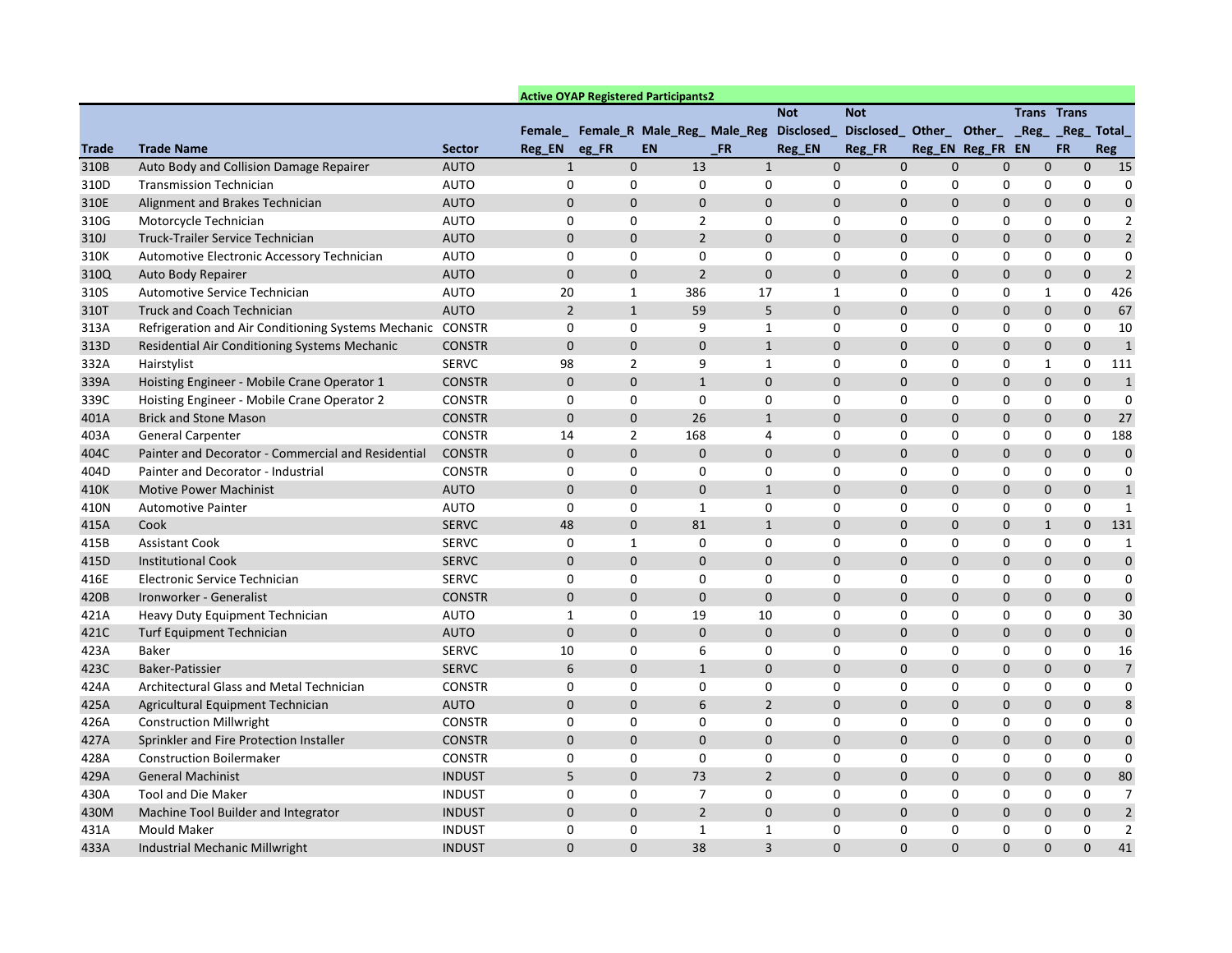|              |                                                             |               |              |       | <b>Active OYAP Registered Participants2</b> |                |               |             |            |                            |                                          |                    |                  |                             |
|--------------|-------------------------------------------------------------|---------------|--------------|-------|---------------------------------------------|----------------|---------------|-------------|------------|----------------------------|------------------------------------------|--------------------|------------------|-----------------------------|
|              |                                                             |               |              |       |                                             |                | <b>Not</b>    |             | <b>Not</b> |                            |                                          | <b>Trans Trans</b> |                  |                             |
|              |                                                             |               |              |       | Female_ Female_R Male_Reg_ Male_Reg         |                | Disclosed_    |             |            |                            | Disclosed Other_ Other_ _Reg_ Reg_ Total |                    |                  |                             |
| <b>Trade</b> | <b>Trade Name</b>                                           | <b>Sector</b> | Reg_EN       | eg_FR | <b>EN</b>                                   | <b>FR</b>      | <b>Reg_EN</b> |             | Reg_FR     |                            | Reg_EN Reg_FR EN                         |                    | <b>FR</b>        | Reg                         |
| 434A         | Powerline Technician                                        | <b>CONSTR</b> | $\mathbf{0}$ |       | 0                                           | 0              | $\Omega$      | 0           |            | $\mathbf 0$<br>0           | 0                                        | 0                  | 0                | $\mathbf{0}$                |
| 435A         | Small Engine Technician                                     | <b>AUTO</b>   | $\mathbf 0$  |       | $\mathbf 0$                                 | $\overline{7}$ | $\mathbf{1}$  | $\mathbf 0$ |            | 0<br>0                     | 0                                        | $\mathbf 0$        | 0                | 8                           |
| 435B         | Marine Engine Technician                                    | <b>AUTO</b>   | 0            |       | 0                                           | 0              | 0             | 0           |            | 0<br>0                     | 0                                        | 0                  | 0                | 0                           |
| 437A         | Metal Fabricator (Fitter)                                   | <b>INDUST</b> | $\mathbf 0$  |       | $\mathbf 0$                                 | 5              | $\mathbf 0$   | $\mathbf 0$ |            | $\mathbf 0$                | 0<br>0                                   | 0                  | $\boldsymbol{0}$ | 5                           |
| 438A         | Cabinetmaker                                                | <b>INDUST</b> | -1           |       | 0                                           | 13             | 0             | 0           |            | 0<br>0                     | 0                                        | 0                  | 0                | 14                          |
| 441C         | Horticultural Technician                                    | <b>SERVC</b>  | 1            |       | $\mathbf 0$                                 | 0              | $\mathbf 0$   | 0           |            | $\mathbf 0$                | 0<br>0                                   | 0                  | 0                | $\mathbf{1}$                |
| 442A         | <b>Industrial Electrician</b>                               | <b>INDUST</b> | $\mathbf{0}$ |       | 0                                           | 5              | 1             | 0           |            | 0<br>0                     | 0                                        | 0                  | 0                | 6                           |
| 443A         | Pattern Maker                                               | <b>INDUST</b> | $\mathbf 0$  |       | $\mathbf 0$                                 | 0              | $\mathbf 0$   | $\Omega$    |            | $\mathbf 0$                | 0<br>$\pmb{0}$                           | 0                  | $\pmb{0}$        | $\pmb{0}$                   |
| 444A         | Arborist                                                    | <b>SERVC</b>  | $\Omega$     |       | 0                                           | $\mathbf{1}$   | 0             | 0           |            | 0<br>0                     | 0                                        | 0                  | 0                | $\mathbf{1}$                |
| 444B         | <b>Utility Arborist</b>                                     | <b>SERVC</b>  | $\mathbf{0}$ |       | $\mathbf{0}$                                | 0              | $\mathbf 0$   | $\mathbf 0$ |            | 0                          | 0<br>0                                   | $\mathbf 0$        | $\mathbf 0$      | $\mathbf 0$                 |
| 445A         | Appliance Service Technician                                | <b>SERVC</b>  | 0            |       | 0                                           | 0              | 0             | 0           |            | 0<br>0                     | 0                                        | 0                  | 0                | 0                           |
| 446A         | Electric Motor System Technician                            | <b>INDUST</b> | $\mathbf 0$  |       | $\mathbf 0$                                 | 0              | $\mathbf 0$   | $\mathbf 0$ |            | 0<br>0                     | 0                                        | $\mathbf 0$        | $\mathbf 0$      | $\mathbf 0$                 |
| 447A         | Instrumentation and Control Technician                      | <b>INDUST</b> | 0            |       | 0                                           | 6              | 0             | 0           |            | 0                          | 0<br>0                                   | 0                  | 0                | 6                           |
| 448A         | <b>Floor Covering Installer</b>                             | <b>CONSTR</b> | $\mathbf 0$  |       | $\mathbf 0$                                 | $\pmb{0}$      | $\mathbf 0$   | $\mathbf 0$ |            | $\pmb{0}$                  | 0<br>$\mathbf 0$                         | $\mathbf 0$        | $\pmb{0}$        | $\pmb{0}$                   |
| 449A         | Roofer                                                      | <b>CONSTR</b> | 5            |       | 0                                           | 49             | 1             | 1           |            | 0<br>0                     | 0                                        | 0                  | 0                | 56                          |
| 450A         | <b>Construction Craft Worker</b>                            | <b>CONSTR</b> | $\mathbf{0}$ |       | $\mathbf 0$                                 | 4              | $\mathbf 0$   | 0           |            | $\mathbf 0$                | 0<br>0                                   | 0                  | 0                | $\overline{4}$              |
| 451A         | Drywall, Acoustic and Lathing Applicator                    | <b>CONSTR</b> | $\mathbf{0}$ |       | 0                                           | 0              | 0             | 0           |            | 0<br>0                     | 0                                        | 0                  | 0                | 0                           |
| 453A         | Drywall Finisher and Plasterer                              | <b>CONSTR</b> | 9            |       | $\mathbf 0$                                 | 67             | 12            | $\Omega$    |            | $\mathbf 0$                | 0<br>$\pmb{0}$                           | 0                  | $\pmb{0}$        | 88                          |
| 456A         | Welder                                                      | <b>INDUST</b> | 0            |       | 0                                           | 0              | 0             | 0           |            | 0<br>0                     | 0                                        | 0                  | 0                | $\mathbf{0}$                |
| 456P         | Pressure Systems Welder                                     | <b>INDUST</b> | 1            |       | $\mathbf{0}$                                | 0              | $\mathbf 0$   | $\mathbf 0$ |            | 0                          | 0<br>0                                   | $\mathbf 0$        | $\mathbf 0$      | $\mathbf{1}$                |
| 600H         | Horse Groom                                                 | <b>SERVC</b>  | 0            |       | 0                                           | 0              | 0             | 0           |            | 0<br>0                     | 0                                        | 0                  | 0                | 0                           |
| 600P         | Blacksmith                                                  | <b>INDUST</b> | $\mathbf 0$  |       | $\mathbf 0$                                 | 0              | $\mathbf 0$   | $\mathbf 0$ |            | 0<br>0                     | 0                                        | $\mathbf 0$        | $\mathbf 0$      | $\mathbf 0$                 |
| 602C         | <b>Tool and Cutter Grinder</b>                              | <b>INDUST</b> | 0            |       | 0                                           | 0              | 0             | 0           |            | 0                          | 0<br>0                                   | 0                  | 0                | 0                           |
| 605B         | Water Well Driller                                          | <b>INDUST</b> | $\mathbf{0}$ |       | $\mathbf 0$                                 | 0              | $\mathbf 0$   | $\mathbf 0$ |            | $\mathbf 0$                | 0<br>0                                   | 0                  | $\mathbf 0$      | $\boldsymbol{0}$            |
| 606G         | Gemsetter/Goldsmith                                         | <b>SERVC</b>  | $\mathbf{0}$ |       | 0                                           | 0              | 0             | 0           |            | 0<br>0                     | 0                                        | 0                  | 0                | 0                           |
| 609C         | Packaging Machine Mechanic                                  | <b>INDUST</b> | $\mathbf{0}$ |       | $\mathbf 0$                                 | 0              | $\mathbf 0$   | $\mathbf 0$ |            | $\pmb{0}$                  | 0<br>0                                   | 0                  | $\mathbf 0$      | $\mathbf 0$                 |
| 614A         | Draftperson - Mechanical                                    | <b>INDUST</b> | 0            |       | $\mathbf{0}$                                | 0              | 0             | $\Omega$    |            | 0<br>0                     | 0                                        | 0                  | 0                | 0                           |
| 614B         | Draftperson - Plastic Mould Design                          | <b>INDUST</b> | $\mathbf{0}$ |       | $\mathbf 0$                                 | 0              | $\mathbf 0$   | $\mathbf 0$ |            | $\mathbf 0$                | 0<br>0                                   | 0                  | $\mathbf 0$      | 0                           |
| 614C         | Draftperson - Tool and Die Design                           | <b>INDUST</b> | 14           |       | 0                                           | $\overline{7}$ | 0             | 0           |            | 0<br>0                     | 0                                        | 0                  | 0                | 21                          |
| 615A         | <b>Bearings Mechanic</b>                                    | <b>INDUST</b> | $\mathbf 0$  |       | $\mathbf 0$                                 | $\mathbf{0}$   | $\mathbf 0$   | $\mathbf 0$ |            | $\mathbf 0$<br>$\mathbf 0$ | 0                                        | $\mathbf 0$        | $\mathbf 0$      | $\mathbf 0$                 |
| 620A         | Child and Youth Worker                                      | <b>SERVC</b>  | 21           |       | 9                                           | $\overline{2}$ | 0             | 1           |            | 0                          | 0<br>0                                   | 0                  | 0                | 33                          |
| 620B         | Aboriginal Child Development Practitioner                   | <b>SERVC</b>  | $\mathbf 0$  |       | $\mathbf 0$                                 | $\mathbf{0}$   | $\mathbf 0$   | $\pmb{0}$   |            | $\mathbf 0$<br>$\mathbf 0$ | $\mathbf 0$                              | $\mathbf 0$        | $\mathbf{0}$     | $\pmb{0}$                   |
| 620C         | <b>Child Development Practitioner</b>                       | SERVC         | $\mathbf{1}$ |       | $\overline{2}$                              | 0              | 0             | $\pmb{0}$   |            | 0<br>0                     | 0                                        | 0                  | 0                | 3                           |
| 620D         | Developmental Services Worker                               | <b>SERVC</b>  | $\mathbf 0$  |       | $\pmb{0}$                                   | 0              | $\mathbf 0$   | 0           |            | $\mathbf 0$                | 0<br>0                                   | $\mathbf 0$        |                  | $\pmb{0}$<br>$\mathbf 0$    |
| 620E         | <b>Educational Assistant</b>                                | <b>SERVC</b>  | $\mathbf 0$  |       | 0                                           | 0              | $\mathbf 0$   | 0           |            | 0<br>0                     | 0                                        | 0                  | 0                | $\Omega$                    |
| 630A         | Micro Electronics Manufacturer                              | <b>SERVC</b>  | $\mathbf 0$  |       | $\mathbf 0$                                 | 0              | $\mathbf 0$   | $\pmb{0}$   |            | $\mathbf 0$                | 0<br>0                                   | 0                  |                  | $\mathbf 0$<br>$\mathbf{0}$ |
| 631A         | <b>Network Cabling Specialist</b>                           | <b>SERVC</b>  | 0            |       | 0                                           | $\mathbf{1}$   | $\mathbf 0$   | $\pmb{0}$   |            | 0<br>0                     | 0                                        | 0                  | 0                | 1                           |
| 634A         | Information Technology - Contact Centre Technical Sur SERVC |               | $\mathbf 0$  |       | $\pmb{0}$                                   | $\pmb{0}$      | $\mathbf 0$   | $\pmb{0}$   |            | $\pmb{0}$                  | 0<br>0                                   | 0                  |                  | $\mathbf 0$<br>$\mathbf 0$  |
| 634B         | Information Technology - Hardware Technician                | <b>SERVC</b>  | 0            |       | 0                                           | 0              | 0             | $\pmb{0}$   |            | 0                          | 0<br>0                                   | 0                  | 0                | 0                           |